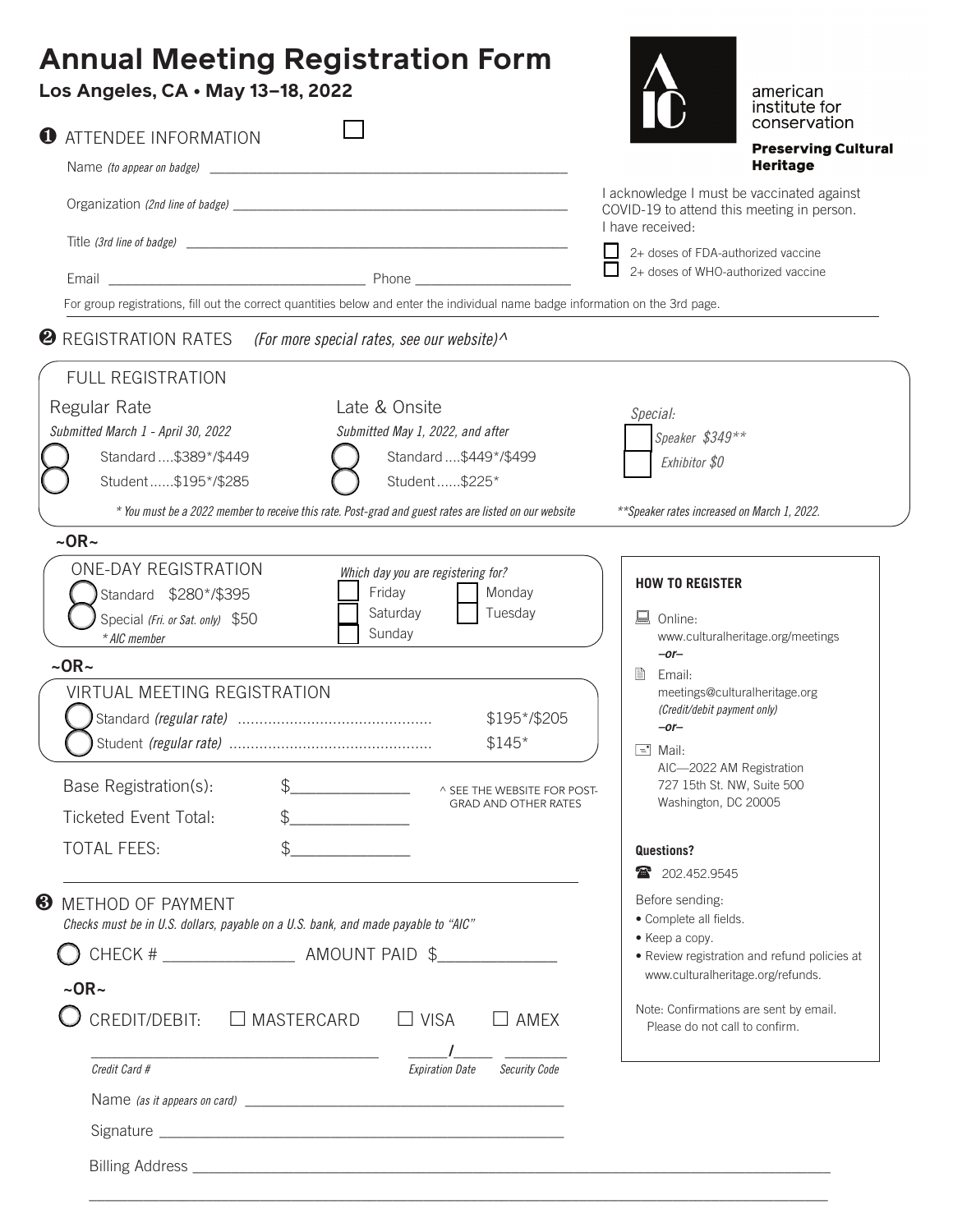## ❹ TICKETED EVENTS: *Workshops, Tours, and Special Events*

You must be registered for the meeting (see part 2) in order to sign up for a ticketed event.

|                                                                                                                                                                                                                                                                                                                                                                                                   | Fee                                                                       | of Tickets<br>#                                                                                                                                                                                                                                                                                           | Subtotal                                              | Fee                                                                                                                                                                                                                                     |                                                    | <b>Tickets</b><br>Ⴆ<br># | Subtotal |
|---------------------------------------------------------------------------------------------------------------------------------------------------------------------------------------------------------------------------------------------------------------------------------------------------------------------------------------------------------------------------------------------------|---------------------------------------------------------------------------|-----------------------------------------------------------------------------------------------------------------------------------------------------------------------------------------------------------------------------------------------------------------------------------------------------------|-------------------------------------------------------|-----------------------------------------------------------------------------------------------------------------------------------------------------------------------------------------------------------------------------------------|----------------------------------------------------|--------------------------|----------|
| May 13, 2022                                                                                                                                                                                                                                                                                                                                                                                      |                                                                           |                                                                                                                                                                                                                                                                                                           |                                                       | May 17, 2022                                                                                                                                                                                                                            |                                                    |                          |          |
| <b>Workshop:</b> Gels for Photographs<br><b>Workshop: Packing and Crating Basics</b><br>Workshop: Modular Book Cradle System<br>Workshop: Textile Cleaning: Stain Reduction<br>Workshop: XRF, Raman, and Infrared Imaging<br><b>Workshop:</b> Essentials of Inpainting<br>Tour: Historic Downtown Walking Tour<br>Tour: Sunset Hike and Griffith Observatory<br>Tour: Modern Skyline Walking Tour | \$239<br>\$169<br>\$356<br>\$319<br>\$89<br>\$189<br>\$19<br>\$55<br>\$59 | $\mathsf X$<br>χ<br>χ                                                                                                                                                                                                                                                                                     | <b>FULL</b><br>\$<br><b>FULL</b><br><b>FULL</b><br>\$ | Luncheon: AIC's Strategic Plan<br>\$29<br>ப<br>\$0 for CIPP Members/\$29 <sup>B</sup><br>Luncheon: CIPP<br>May 18, 2022<br>Seminar: Life After Conservation<br>$\overline{\phantom{a}}$<br>\$29<br><b>Ticketed Event subtotal</b><br>\$ |                                                    |                          |          |
|                                                                                                                                                                                                                                                                                                                                                                                                   |                                                                           |                                                                                                                                                                                                                                                                                                           |                                                       |                                                                                                                                                                                                                                         |                                                    |                          |          |
| May 14, 2022                                                                                                                                                                                                                                                                                                                                                                                      |                                                                           |                                                                                                                                                                                                                                                                                                           |                                                       |                                                                                                                                                                                                                                         |                                                    |                          |          |
| <b>Workshop:</b> Introduction to Costume Mounting<br>Workshop: Wildfire Prevention & Response<br><b>Workshop: Repairing Transparency</b><br>Tour: Gamble House<br>Tour: Art Deco Walking Tour<br>Tour: Historic Downtown Walking Tour<br>Tour: Modern Skyline Walking Tour                                                                                                                        | \$169<br>\$29<br>\$89<br>\$59<br>\$19<br>\$19<br>\$59                     | χ                                                                                                                                                                                                                                                                                                         | <b>FULL</b>                                           |                                                                                                                                                                                                                                         |                                                    |                          |          |
| May 15, 2022                                                                                                                                                                                                                                                                                                                                                                                      |                                                                           |                                                                                                                                                                                                                                                                                                           |                                                       |                                                                                                                                                                                                                                         |                                                    |                          |          |
| Seminar: Respirator Fit Test<br><b>Luncheon: Socratic Dialog</b><br>Luncheon: ECPN Info & Mythbusting<br>each full registration includes reception                                                                                                                                                                                                                                                | \$29<br>\$29<br>\$29                                                      |                                                                                                                                                                                                                                                                                                           | \$<br>\$<br>\$<br>\$<br>\$                            |                                                                                                                                                                                                                                         |                                                    |                          |          |
| May 16, 2022                                                                                                                                                                                                                                                                                                                                                                                      |                                                                           |                                                                                                                                                                                                                                                                                                           |                                                       |                                                                                                                                                                                                                                         |                                                    |                          |          |
| Luncheon: 5th Annual Mistakes Session<br>Reception: ASG/WAG<br><b>Reception: BPG/PMG</b><br><b>Reception: TSG</b><br>Reception: CAN!/EMG<br>Reception: OSG<br><b>Reception: PSG</b><br><b>Reception: RATS</b>                                                                                                                                                                                     | \$29                                                                      |                                                                                                                                                                                                                                                                                                           | \$                                                    |                                                                                                                                                                                                                                         |                                                    |                          |          |
|                                                                                                                                                                                                                                                                                                                                                                                                   |                                                                           | \$39/FREE (CIPP member)<br>Luncheon: 19th Century Varnished Wall Maps<br><b>Opening Reception Guest Ticket: Guests only -</b><br>\$25A/\$49/\$65B<br>$$25A$ /\$49/\$65 <sup>B</sup><br>\$25A/\$49/\$65B<br>$$25A$ /\$39/\$65 <sup>B</sup><br>$$25A$ /\$39/\$65B<br>$$25A$ /\$39/\$65B<br>\$25A/\$39/\$65B | $$59$ <sup>C</sup>                                    |                                                                                                                                                                                                                                         | Student member price<br>A<br>B<br>Non-member price |                          |          |

**C** One Opening Reception ticket included with registration (use your badge to enter). You may add a ticket for your guest.